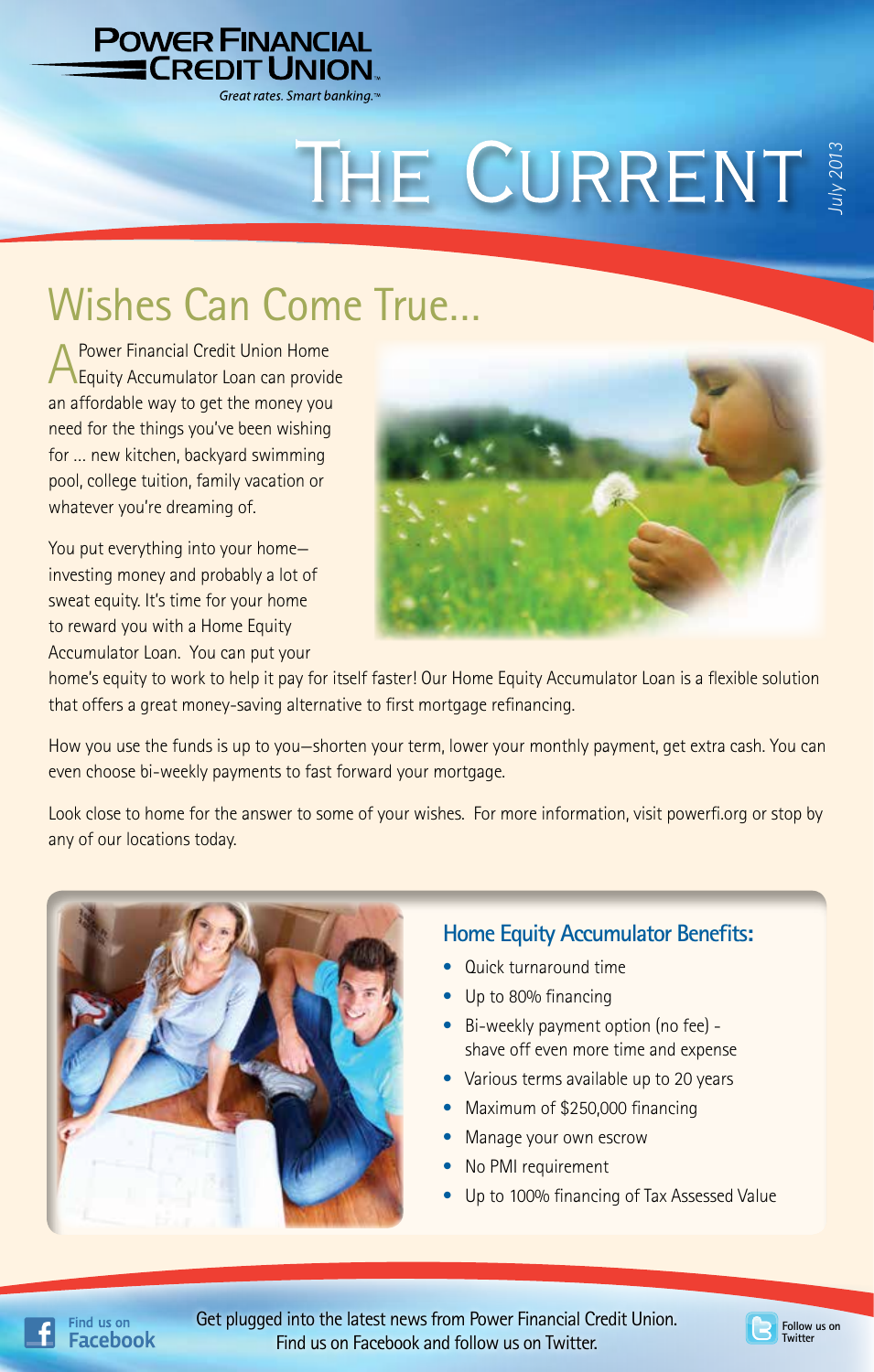IIA nd all this science, I don't understand. It's  $\lambda$  just my job five days a week." These prolific words were penned by Elton John in 1972. In the song "Rocket Man", Elton John was referring to life as an astronaut. Move forward forty one years later and overwhelmed by technology has a whole new context. In our "always on" society, technological demands permeate the core of our social structure. The "information on demand" culture that we have created has made information instantaneously accessible to us and we can also custom tailor the information that we receive. Our expectation is that the technology device that we use to access information will always work (sans a dead battery) and that device will be easy to use. Do you remember when we actually had to figure out how to use a cell phone? Long before "apps" ever existed there were many a brave soul who learned how to troubleshoot hardware and software issues on mobile devices and computers. Everyone wanted to have a "friend" in information technology that could bring his/her technology device back to life when it was broken.

And yet, even in 2013, with all of our technological prowess….issues still occur. Most industries are not very good at responding to technological issues or even addressing consumer inquiries through electronic channels like email, chat (please wait for a chat representative) or even social media inquiries through Facebook or Twitter. The technology is readily available, pretty easy to use, fairly easy to access and yet most companies just don't take the time or effort to support those channels. At Power Financial Credit Union, we pride ourselves on outstanding service regardless of what channel you choose to visit us in. That's why our Net Promoter Satisfaction Surveys are sent to Online Banking and eDeposit members. We want to make sure our service in those channels is every bit as good as our

traditional Branch and Contact Center channels. In fact 9 out of every 10 members would refer us to their family and friends which is an astounding customer satisfaction score for any industry.

**Seriously?** 

So just like the astronaut in Elton John's song, you don't need to understand the technology to get the job done because we are always here to help you should you experience an issue when using one of our remote delivery products like:

**SecureLink eDeposit:** Take a picture of check with your Android or Apple smartphone or use your Twain 32 compatible desktop scanner to scan an image of a check. That image gets transmitted to us and we clear the deposit all from the convenience of WHEREVER you are with an internet connection!

**SecureLink Online Banking:** Our members tell us that our online banking service is one of the simplest and cleanest looking products making it easy to use.

**SecureLink Bill Pay:** Pay your bills from within Online Banking to anyone you want. And if the bill does not get to its intended recipient on time (for whatever reason), we are happy to help.

We will also be rolling out our mobile banking solution in the near future so stay tuned for exciting news about this new service. The other issue that the astronaut experiences in the song "Rocket Man" is feeling lonely out in space. That's the exact opposite of the way our members feel about our internet services. Sure..the internet can be a scary and lonely place, but not with Power Financial Credit Union beside you. We have been right beside our members for over 60 years! Generation after generation. In both new and traditional delivery channels. We'll see you in cyberspace. Seriously.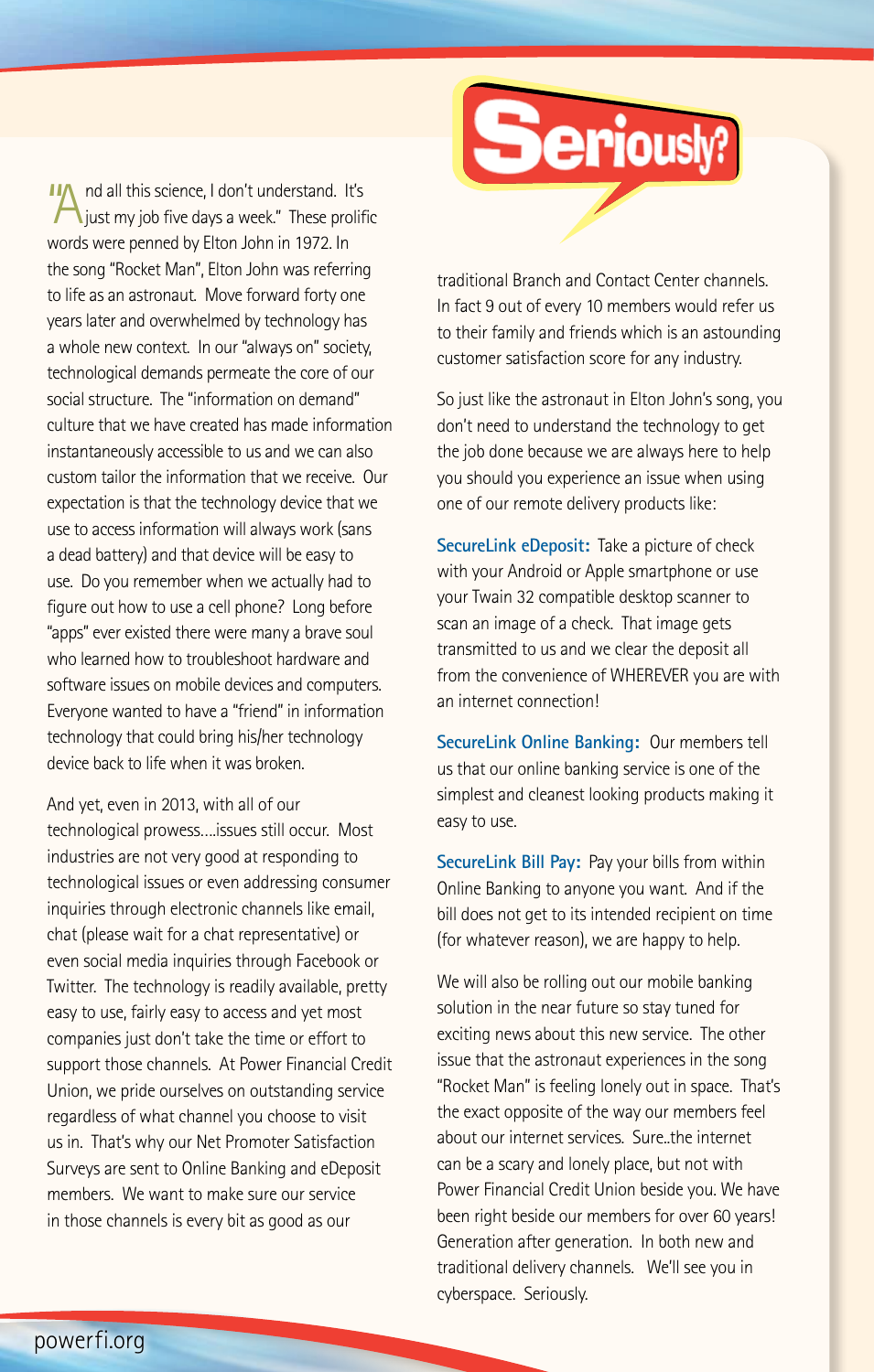## **POWER FINANCIAL**<br><u>- CREDIT UNION</u>

Great rates. Smart bankina.™

## The Flexibility to Grow Your Business

T oday's customers prefer to use plastic rather than cash so accepting credit card payments is a must. Merchant Services enables businesses to offer the convenience of accepting credit card payments. We offer a turn-key program that makes merchant



services available for a low fee with the following features:

- Credit card processing at your place of business
- Point of sale terminals, transaction authorization, charge-back processing & more
- Check verification programs
- Charge-backs fully researched and validated before being passed to you

In business, it is crucial to accommodate your customers so you need the ability to accept credit card payments. Turn to Power Financial Credit Union for the flexible, low cost way to grow your business.

### Fast, Free, Even Save a Tree: **eStatements**

eStatements are exact online versions of your paper statements. Instead of going to your mailbox for your account statement each month, you just go to your computer. What could be more convenient than that? There are so many benefits for signing up for free eStatements, including:

**EASY** – View your statement with just a few clicks.

**FAST** - There's no wait for mail delivery; you'll have access to your eStatements days earlier than paper statements.

**ACCESS** - Keep a 12-month record of your monthly statements for viewing; save your statements to your hard drive or a disk.

**SAFE** – More secure than receiving account information in your mailbox.

**GREEN** - Eliminate the extra piece of mail each month and save a tree or two.



## Refer Your Friends... It's Twice As Nice **\$25 for You - \$25 for Them**



You know how great it is to be a member of Power Financial Credit Union…to enjoy the advantages of great rates, low fees and awesome service. The majority of our members – 88% refer us to their family and friends.

So we make it twice as nice for you to bring us your friends, neighbors, relatives and co-workers. That's because you each receive a \$25 deposit into your accounts when you refer someone who joins. The more referrals, the more money you earn!\*

Start spreading the word and earning some easy money. Visit us at powerfi.org and print out a referral form to share with every one you know.

*\*Referral promotion ends December 31st of current year. Prizes will be awarded upon account meeting qualification criteria. New accounts require opening a checking account with direct deposit or a minimum initial deposit of \$500, or refinance an existing loan from another financial institution. Checking account must remain open for 90 days. Subject to membership eligibility - relatives of current Power Financial Credit Union members, as well as most people who live or work in Broward, Miami-Dade & Palm Beach Counties as well as the Florida Keys in Monroe County. Must be 18 or older. Referral card must be presented in person when the account is opened, and must contain the current member's name, address and phone number. Restrictions apply - please visit or call Power Financial Credit Union for complete details. Cannot be combined with other offers. A 1099 may be issued for the value of the gift on your behalf as income.*